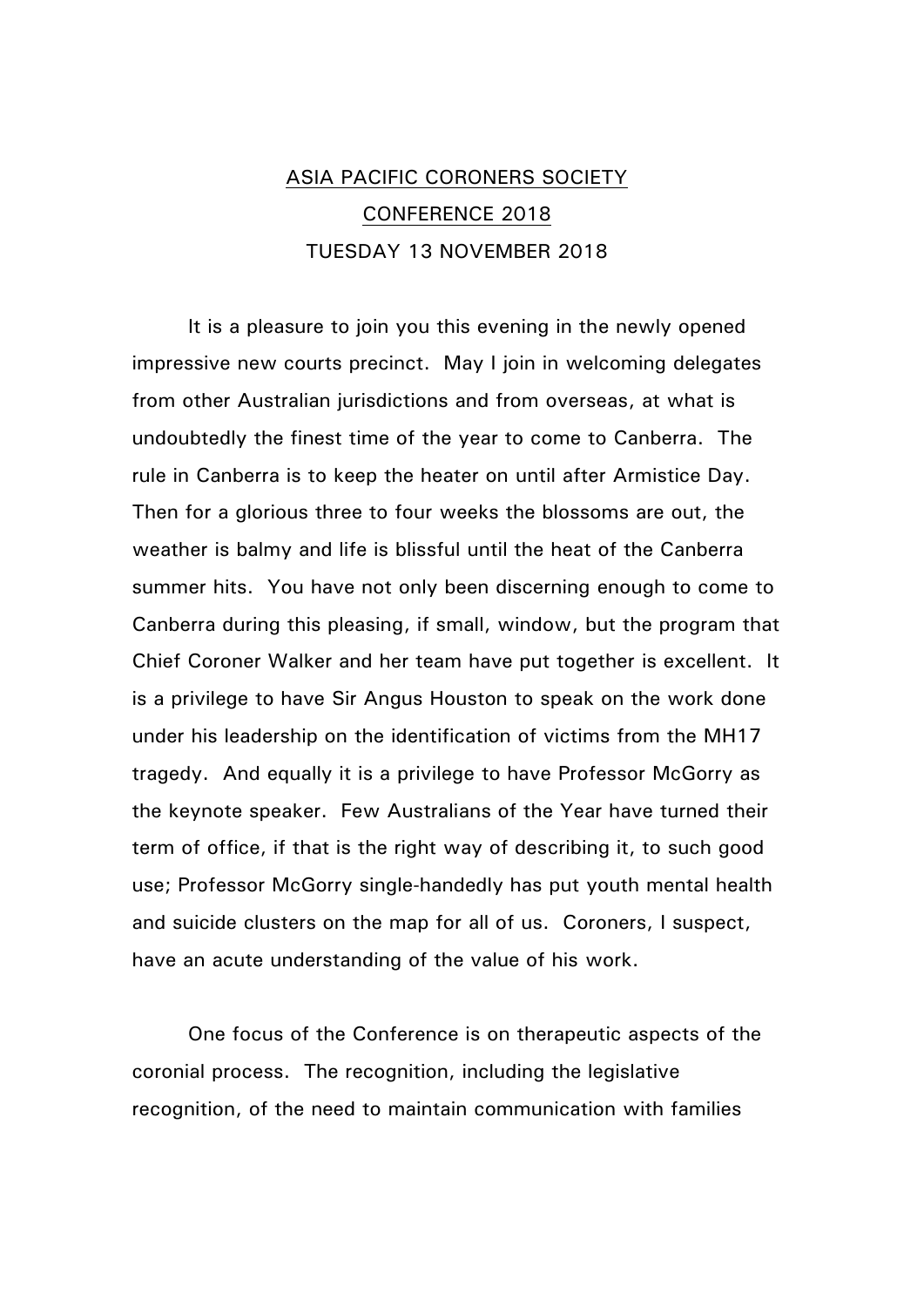throughout the coronial process, to include families in decisions as confronting as the decision to hold an autopsy, to have their voice heard about the impact of the death at the inquiry, these are the most notable changes in coronial practice that I have witnessed over the course of my professional life.

The change is mirrored, albeit to a lesser extent, in the way in which criminal courts dealing with homicide offences have come to acknowledge the effect of the proceeding on the family of the victim. Victim impact statements are now routinely received and allow the family to confront the offender with the extent of their loss. They have come to play an important and, one hopes, a cathartic role in the criminal proceeding. Judges have come to learn, as Michael King says he learned when he was the Geraldton Coroner, of the importance of referring to the deceased by his or her name and not as "the deceased"**<sup>1</sup>** .

There remains a limit to the extent to which the judge or the coroner can offer meaningful support to the bereaved family given the formality and restraint that the discharge of judicial duties requires. Recognition of this limitation highlights the other notable innovation that has taken place during the course of my time in practice: the development of forensic counselling services. I note

**<sup>1</sup>** King SM, "Applying Therapeutic Jurisprudence in Regional Areas: The Western Australian Experience" (2003) 10(2) *eLaw Murdoch University Electronic Journal of Law* at [49].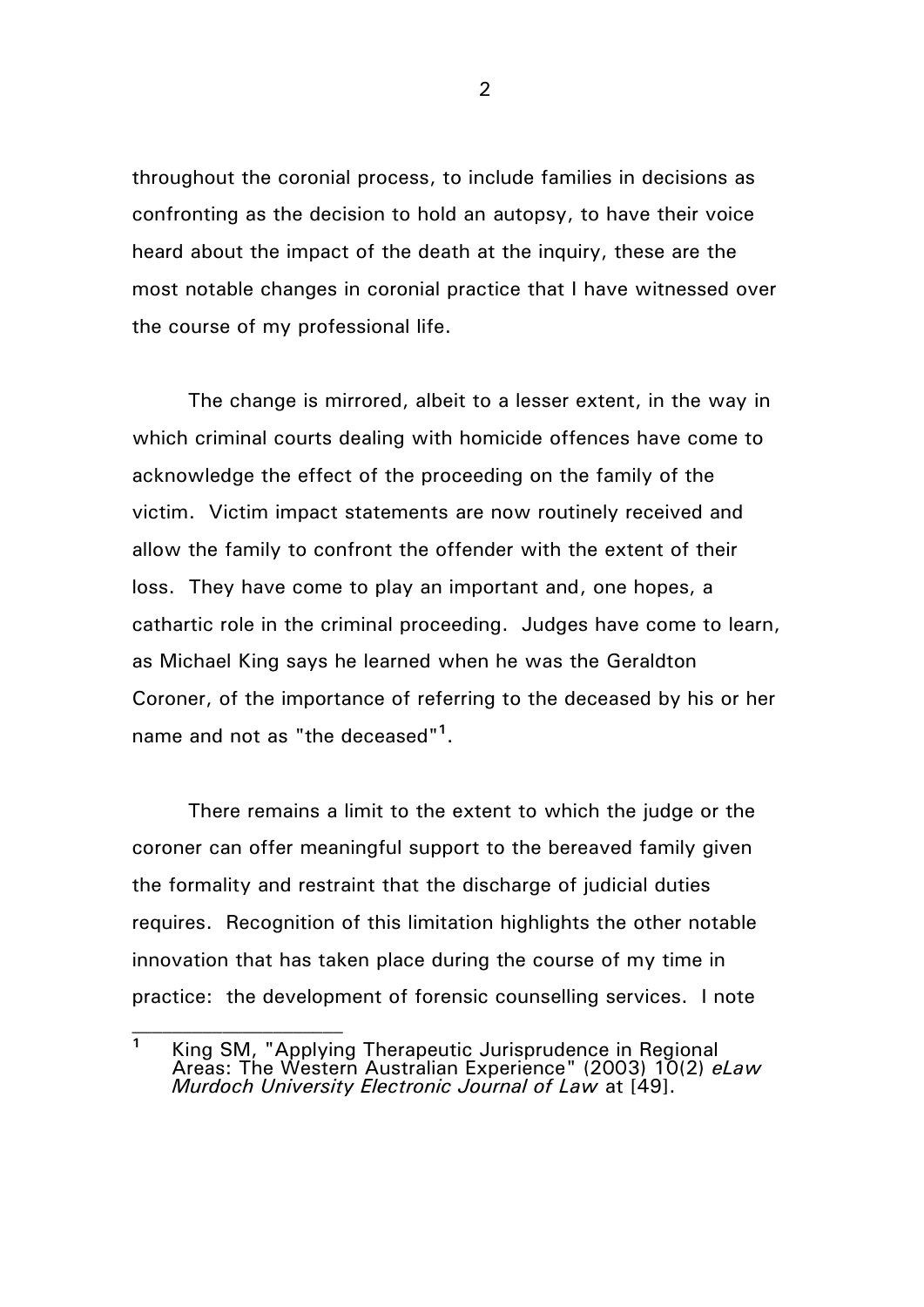that in some jurisdictions this service is delivered through the Coroner's Court itself, as in Western Australia and South Australia, which sounds to be an ideal model. In whichever way the service is delivered, its importance lies not only in general grief counselling, but in explaining the coronial process so that families have an understanding of the coroner's function and realistic expectations about the likely outcome of any inquiry.

The "Sample of Coroner's Introductory Remarks at Inquest" in the appendix to Hugh Dillon's and Marie Hadley's *Australasian Coroner's Manual* impresses me as clear and appropriately sensitive. Reading it makes me conscious again of how far we have come from the approach to the conduct of inquests a generation ago. Hugh Dillon always speaks of his experience as Deputy State Coroner (NSW) as the most stimulating and interesting of his judicial work. This is a sentiment that I can readily understand, although I do not underestimate the emotional demands of the work.

I have always felt that the importance of the work of the coroner has never been better expressed than it was by Hutley JA in *Bilbao v Farquhar***<sup>2</sup>** . I was a law student at the time of the decision. It concerned a case which at the time was a cause célèbre. Maria Bilbao, the sister of Jose Bilbao, brought proceedings in the Supreme Court of New South Wales, seeking an order in the nature of

**<sup>2</sup>** [1974] 1 NSWLR 377 at 385.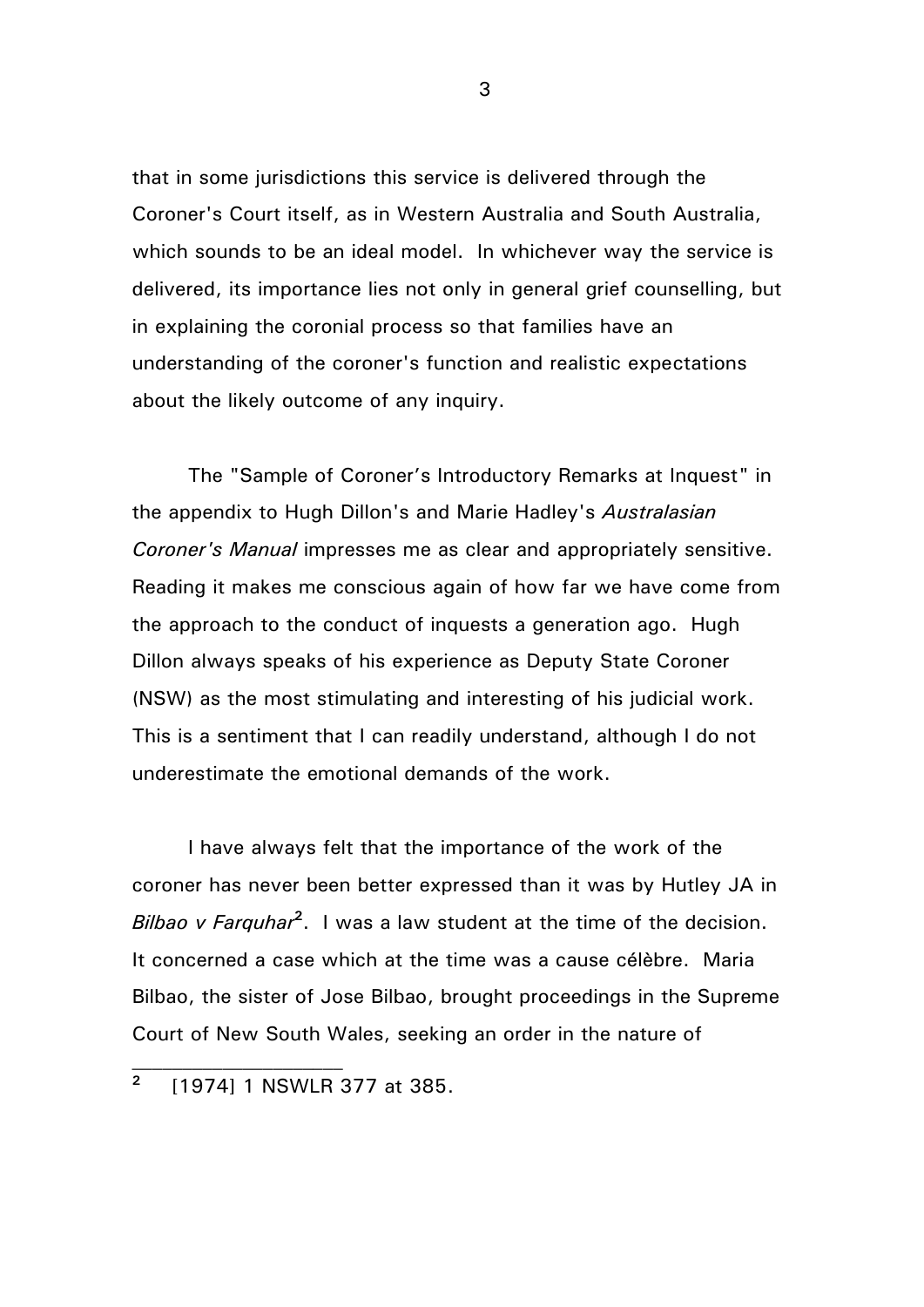mandamus directed to Murray Farquhar, Stipendiary Magistrate, compelling him to resume the hearing of a coronial inquiry. Jose Bilbao died in custody as the result of injuries which it appeared he had sustained in the Central Police Station cells. The inquest had been terminated when charges were laid against two police officers in connection with the death. Farquhar SM discharged both officers at the committal hearing and subsequently declined to resume the inquest.

The Court of Appeal held that Farquhar SM's reasons for that refusal were attended by legal errors, which included his Worship's concern that publicity might reflect badly on the discharged police officers. Hutley JA observed that this consideration was irrelevant to the determination of whether the Inquest should be resumed. His Honour went onto say this<sup>3</sup>:

"It must, however, be remembered that here, under suspicious and tragic circumstances, a person died, and the fact that he was a lonely migrant without relatives in this country does not in any way diminish the serious importance of canvassing all avenues to determine the manner and cause of his death, even if this inquiry may embarrass the authorities. This is particularly so because he appears to have died in consequence of an injury which he suffered while in the custody of the State. Such an inquiry may assist those in control of the police in avoiding any repetition."

**<sup>3</sup>** *Bilbao v Farquhar* [1974] 1 NSWLR 377 at 385.